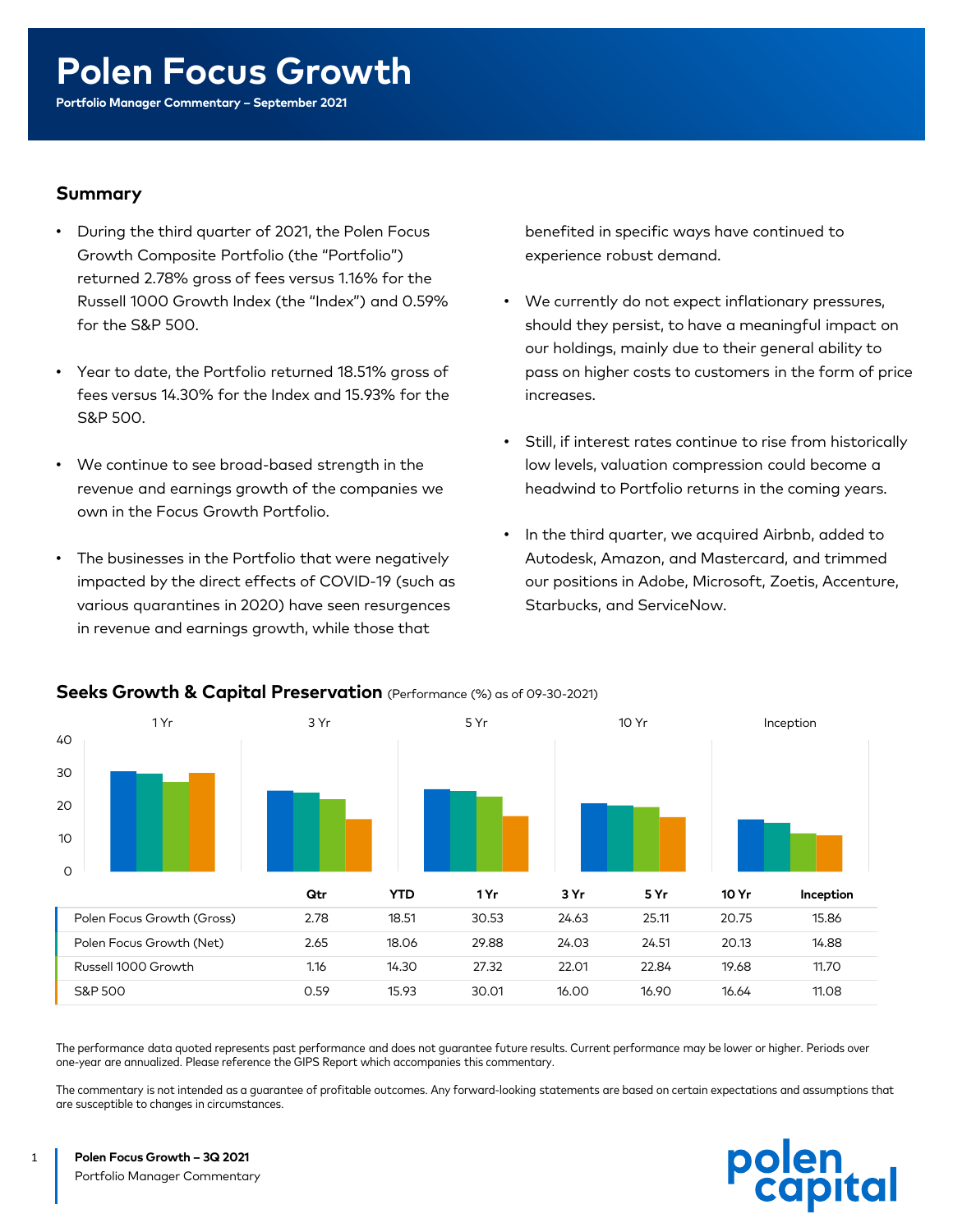#### **Commentary**

During the third quarter of 2021, the Polen Focus Growth Composite Portfolio (the "Portfolio") returned 2.78% gross of fees versus 1.16% for the Russell 1000 Growth Index (the Index") and 0.59% for the S&P 500 (the "S&P"). Year to date, the Portfolio has appreciated 18.51% gross of fees versus 14.30% and 15.93% for the Index and S&P, respectively.

#### **We continue to see broad-based strength in the revenue and earnings growth of the companies we own in the Focus Growth Portfolio.**

The businesses in the Portfolio that were negatively impacted by the direct effects of COVID-19 (such as various quarantines in 2020) have seen resurgences in revenue and earnings growth, while those that benefited in specific ways have continued to experience robust demand. From our perspective, COVID-19 accelerated and further solidified many trends already in motion before the pandemic. For example, the proliferation of digital payments, e-commerce, online advertising, workflow automation, productivity and collaboration tools, mobile and cloud computing, non-linear/streaming media, and private rental accommodations were already growing in momentum before the health crisis and have only accelerated because of the current backdrop.

Our Portfolio is invested in businesses that are benefiting from these secular trends. These include companies that either created valuable products and services or meaningfully enhanced already existing ones in a way that allowed these secular trends to deliver additional momentum. For example, Alphabet did not pioneer online search or even the digital search advertising business model. Instead, it developed more effective algorithms than those offered by existing competitors, leading to better results for our online search queries. The consumer data collected by Alphabet then enabled the company to enhance its algorithms and search results further.

Alphabet's innovations and strong network effects have resulted in "Google Search" capturing most of the multi-billion-dollar digital search advertising market. Similar dynamics generally exist within digital payments (Mastercard and Visa), e-commerce (Amazon), online ads (Facebook and Alphabet), workflow automation (ServiceNow), productivity and collaboration Tools (Microsoft, Salesforce, and Adobe), public cloud computing (Amazon's AWS, Microsoft's Azure and Google's GCP), streaming media (Netflix) and private rental accommodations (Airbnb).

As investors, we aim to find companies that deliver what we believe to be highly desired or required products and services to large groups of customers. These customers seek out our companies for their unique value propositions. The companies also need to possess what we believe to be substantial competitive advantages, which enable their unique value propositions to remain in place for the long term.

In addition, the businesses we invest in must deeply understand the need to deliver for all critical stakeholders for these value propositions to endure, including employees, supply chain partners, and shareholders. We do these assessments one company at a time, using a bottom-up investment approach.

#### **Inflation and the Potential for Higher Interest Rates**

Since the Great Financial Crisis of 2008-2009, most countries have issued a tremendous amount of fiscal and monetary stimulus to lubricate the sluggish global economy. The amount of stimulus had begun lessening a few years ago. However, the COVID-19 pandemic and ensuing lockdowns caused massive economic disruption and unemployment that essentially forced lawmakers and central bankers to re-deploy stimulus once again, but this time to an unprecedented degree. With long-term U.S. Treasury rates then falling below 1% in nominal terms—and into negative territory in real terms—virtually all risk assets (usually priced relative to "riskless" Treasuries) started rocketing higher in April 2020. Naturally, clients have been asking us what the impact could be on our Portfolio if massive stimulus leads to high inflation and, subsequently, meaningfully higher interest rates.

First, we should mention that our Portfolio, which has a substantial, nearly 33-year track record, has never been through a genuinely inflationary period. In fairness, this means we (and most of our peers) can share our thoughts, but this is simply our opinion on how we expect companies in our Portfolio to perform under different economic environments based on their competitive positioning. Second, we should also separate inflation prospects from higher interest rates because we could still see higher interest rates for several reasons despite our sanguine long-term view on inflation. Higher rates would likely put downward pressure on price-to-earnings (P/E) multiples even in the absence of high inflation—bond yields would likely rise and become more attractive to investors seeking yield.

Regarding inflation, we already see higher prices across many goods and services in the U.S. as economies reopen, thus causing many people to increase their spending. This increased demand—which is being met by at least a temporary shortage of parts and labor across supply chains—has exacerbated the inflationary pressures we are currently experiencing. We believe these dynamics could remain in place for some time as global supply chains and labor markets work to readjust to demand after severe dislocations stemming from COVID-19. In the long term, we believe that inflation will have to compete against deflationary forces. These forces include aging demographics and what feels to us like ever-increasing automation and digitization.

For companies with higher valuations, we need to believe our earnings growth estimates support at least double-digit annualized returns even if the company's P/E multiple moves much lower over time due to higher interest rates or otherwise.

# polen<br>capital

2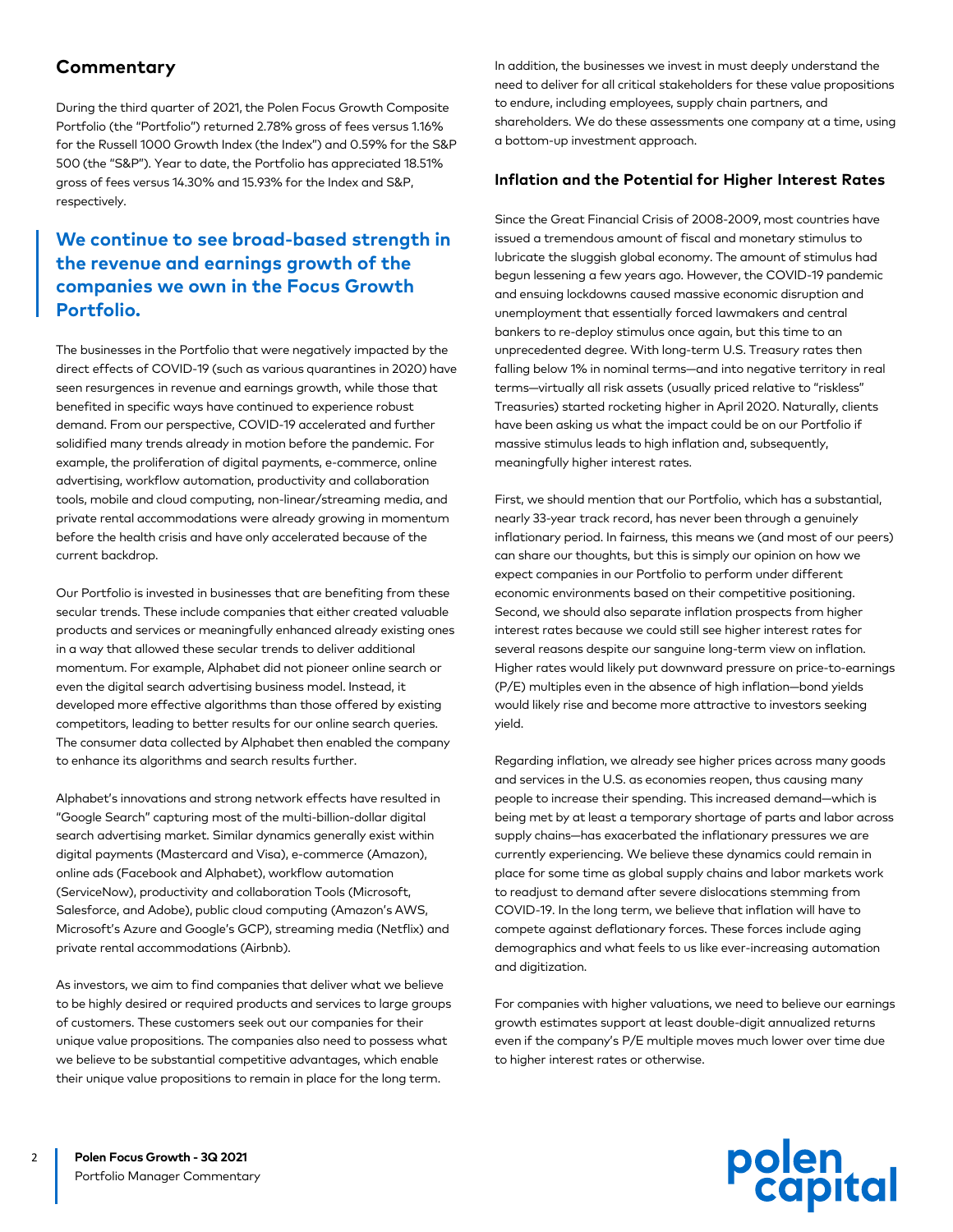Suppose a potential investment meets our criteria from a business strength perspective but has a valuation that we do not believe supports double-digit returns based on our earnings growth estimates. In that case, we will simply stay patient and remain on the sidelines. At the Portfolio level, we have compounded returns at 16% gross of fees per annum since inception. This has been driven by approximately 15% earnings per share growth for the Portfolio as a whole and a very modest 1% dividend yield. Interest rates have trended mostly downward through our history (see Figure 1) and partly because of this, we generally have not had to deal with sustained P/E multiple compression.



80 82 84 86 88 90 92 94 96 98 00 02 04 06 08 10 12 14 16 18 20 Source: FactSet.

Today, the Portfolio's P/E multiple is meaningfully higher than its historical average. We believe this is partly due to extremely low interest rates and partly due to the higher earnings growth expected for the Portfolio over the next five years relative to its historical earnings growth. We project that interest rates will rise and P/E multiples will fall at least somewhat from here over the next five years, thus, we estimate our Portfolio's returns over this period will be below the current Portfolio's earnings growth. Nevertheless, we believe the Portfolio has robust next-five-years earnings growth prospects relative to our history. This earnings growth potential, in our view, can allow the Portfolio to continue to deliver double-digit annualized returns even in the face of potential declines in the Portfolio's P/E multiple if we find ourselves in a rising rate environment. Based on the elevated Portfolio earnings growth we expect, we could withstand a roughly 35% decline in the Portfolio's P/E multiple over the next five years and still deliver double-digit annualized returns.

This illustrates the point that the best way to offset valuation compression, to us, is through investing in companies that can contribute continuous and robust earnings growth to the Portfolio. Linear P/E multiple contractions can be overcome [through sustained, elevated earnings growth. But we believe](https://www.polencapital.com/perspectives/the-polen-heat-map-degrees-of-expected-return) sustained, elevated earnings growth is only possible for businesses that have unique value propositions, strong competitive

advantages, and a deep understanding and desire to deliver results for all key stakeholders in a way that can allow their respective value propositions and competitive advantages to endure. Therefore, we remain focused on identifying these—and only these—types of businesses.

# **Portfolio Performance & Attribution**

Our top relative performers in the third quarter of 2021 were **Gartner**, **Airbnb**, and **Salesforce**. The largest relative detractors during the quarter were **Illumina**, **PayPal**, and **Facebook**.

**Gartner's** share price rallied as the company has returned favorable growth in contract value and revenue growth across its segments. Margins have been expanding nicely as well. The company has a highly recurring revenue business model. We believe it has now fully turned around the CEB business it acquired a few years ago (now called Gartner Business Services), allowing for accelerated earnings growth over the next few years.

**Salesforce** came under pressure earlier in the year after agreeing to purchase Slack for about \$26 billion. Since then, management has articulated well the strategic rationale and integration of Slack into its other software offerings and has demonstrated continued double-digit organic revenue growth within its legacy product offerings. At its recent investor day, the company also outlined long-term growth plans in line with our estimates but probably above what others may have been expecting, especially on margin expansion.

Despite reporting solid earnings results, **PayPal** moved lower during the quarter. We believe the decline was primarily due to the company reporting near-term growth headwinds from the remainder of its eBay payment volumes, which have declined faster than expected. Our expectations included PayPal's payment volumes from eBay declining rapidly, and much more importantly in our view, the fast-paced growth of the rest of PayPal's payment volumes. This growth has been due to the increased adoption of its digital wallets (PayPal and Venmo) and checkout buttons. The shift to digital payments and e-commerce are significant tailwinds for PayPal. The pandemic further catalyzed these tailwinds, and we believe the move to digital payments is here to stay.

**Illumina** shares underperformed on news that the company closed its acquisition of GRAIL despite regulatory reviews in the U.S. and EU that are still pending. We believe there is no precedent for applicable courts to use as a basis for validly concluding this acquisition violates antitrust law. Also, we think U.S. regulators were unnecessarily delaying their regulatory reviews in hopes of deterring Illumina and GRAIL from moving forward. Grail is still a pre-revenue business, and we believe it will be highly dilutive to Illumina's earnings in the short term.



3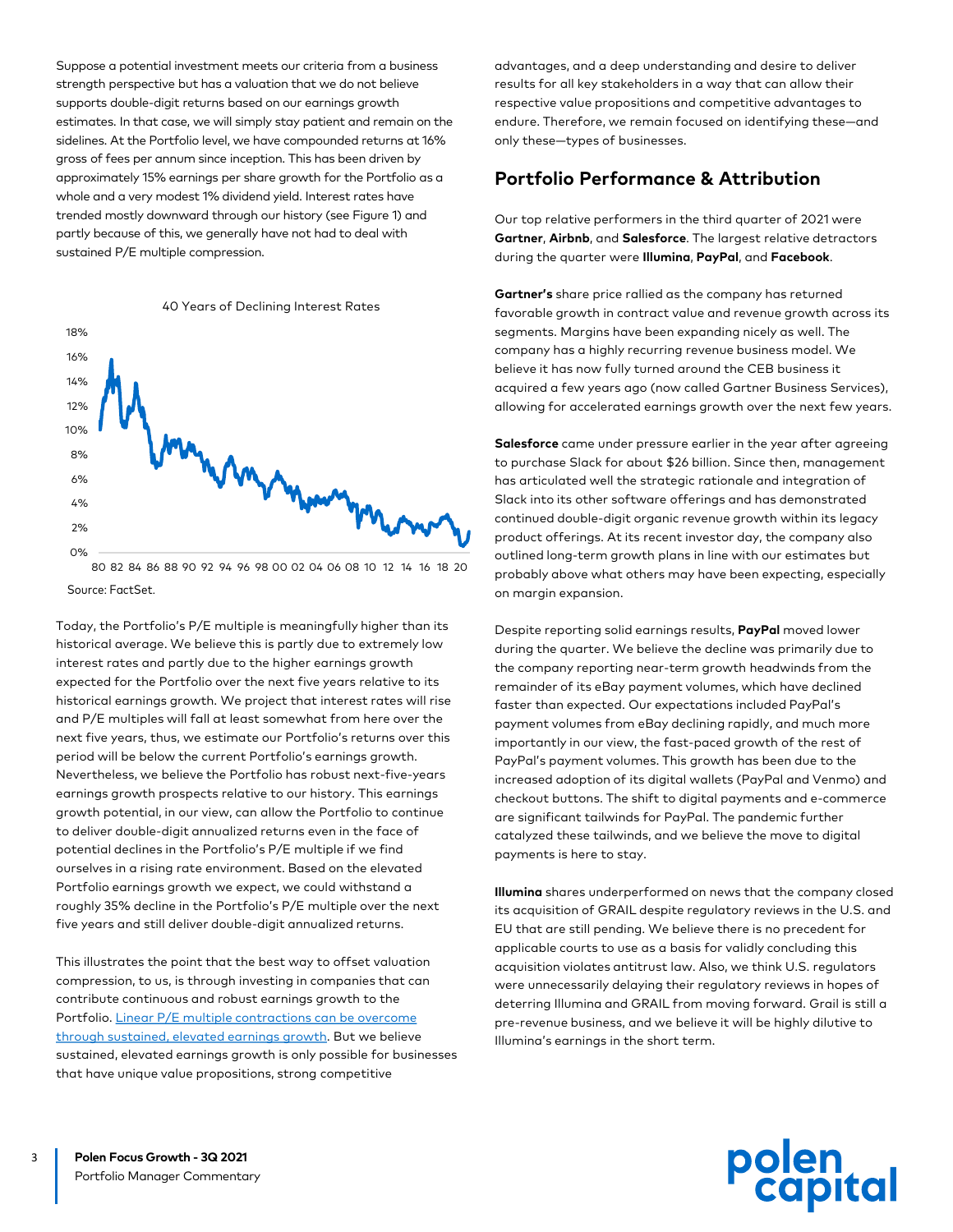Still, we expect Illumina's core business to strengthen as a result of this acquisition. We also expect earnings accretion from GRAIL in the intermediate-term as its liquid biopsy test appears to be effective for early cancer detection across 50 of the most lethal cancers (most of which there are no tests for today).

**Facebook's** stock was pressured on concerns about regulation in the quarter. We are constantly monitoring the potential regulatory risks to Facebook (and all of our holdings). At this point, we see very little chance that regulation changes Facebook's business model in a meaningful and adverse way. Regarding the recent data shared by a former Facebook employee and the company itself on some of the unfortunate negative consequences of social media, we recognize these types of issues will inevitably linger in different forms and fashions well into the future. We have been focused on the ability of Facebook to identify and mitigate these negative consequences while amplifying the value users typically cite for its apps across a long list of use cases. We continuously monitor the vibrance of the user base on Facebook's apps to confirm that value.

# **Portfolio Activity**

After modest Portfolio activity during the second quarter of 2021, activity increased during the third quarter. Given somewhat elevated valuations, we trimmed our positions in **Starbucks**, **ServiceNow**, and **Zoetis** and used the proceeds help fund the purchase of **Airbnb**.

We believe **Airbnb** has substantial competitive advantages in a large, fast-growing, and global market. Airbnb acts as a "System of Trust" in the private rental accommodations market, removing a considerable amount of friction so hosts can trust unknown guests and guests can trust unknown hosts/properties.

# **We believe Airbnb has an attractive growth runway given its unique inventory, powerful platform, and system enhancements that further reduce user friction.**

We see Airbnb as well-positioned to benefit from secular growth in travel, the increasingly mainstream nature of private rentals, and as hybrid work/travel can lead to more frequent and longer stays. Unlike traditional online travel agencies like Booking.com and Expedia, Airbnb's user traffic comes almost entirely directly, which speaks to the brand's strength. This also means that Airbnb does not need to pay Google or other meta-search engines nearly as much money for generating booking leads, which is a favorable structural business model advantage in our view. We expect the company's bookings and revenue to compound at a high-teens rate or better over the next five years and margins to expand by thousands of basis points as it scales its fixed costs base, leading to 40%+ earnings per share growth over that period.

Similarly, we decided to trim our positions in **Microsoft** and **Adobe** to fund additions to **Autodesk**, **Amazon**, and **Mastercard**. As the valuations of Microsoft and Adobe have increased, we feel modestly lower portfolio weights are appropriate. Shares of Autodesk have

lagged recently due to expectations of short-term headwinds to free cash flow as the company transitions its billing structure to annual payments from multi-year up-front subscription payments. We view this as a transient issue and believe Autodesk's attractive long-term growth profile remains in place.

Amazon has also lagged as its revenue growth is slowing on the very difficult comparisons from last year when this behemoth was growing revenue by over 40%. We still expect exceptional long-term growth and significant margin expansion as the fastest growing (and now large) segments of Amazon are also generating the highest margins. Mastercard (and Visa) faced pressure as some believe these "old payment infrastructure" businesses will be disrupted by newer fintech companies using blockchain, buy now, pay later (BNPL), or other innovations to provide better/cheaper payment services.

However, we believe that some of these technologies have meaningful limitations which could benefit existing payment networks. For example, BNPL transactions are often funded with cards and turn a one-time transaction into many smaller ones with more transaction fees for Visa and Mastercard. Just like with regulation, we continually monitor for competition and technological disruption. As of now, we do not see a significant risk in the foreseeable future to these companies. In each of the above cases (Autodesk, Amazon, and Mastercard), we believe we capitalized on transient or immaterial issues that caused share price pressure to add to our positions.

# **Outlook**

We remain focused on identifying and monitoring companies that we believe are best positioned to deliver double-digit returns for our clients through persistent and robust earnings growth. Our investment philosophy takes on added importance when starting from relatively high market valuations that we assume will come down at least somewhat in the coming years.

Thank you for your interest in Polen Capital and the Focus Growth strategy. Please feel free to contact us with any questions or comments.

Sincerely,

Dan Davidowitz and Brandon Ladoff

# **Experience in High Quality Growth Investing**



**Dan Davidowitz, CFA** Portfolio Manager & Analyst 22 years of experience



**Brandon Ladoff** Portfolio Manager & Director of Research 8 years of experience



**Polen Focus Growth - 3Q 2021**  Portfolio Manager Commentary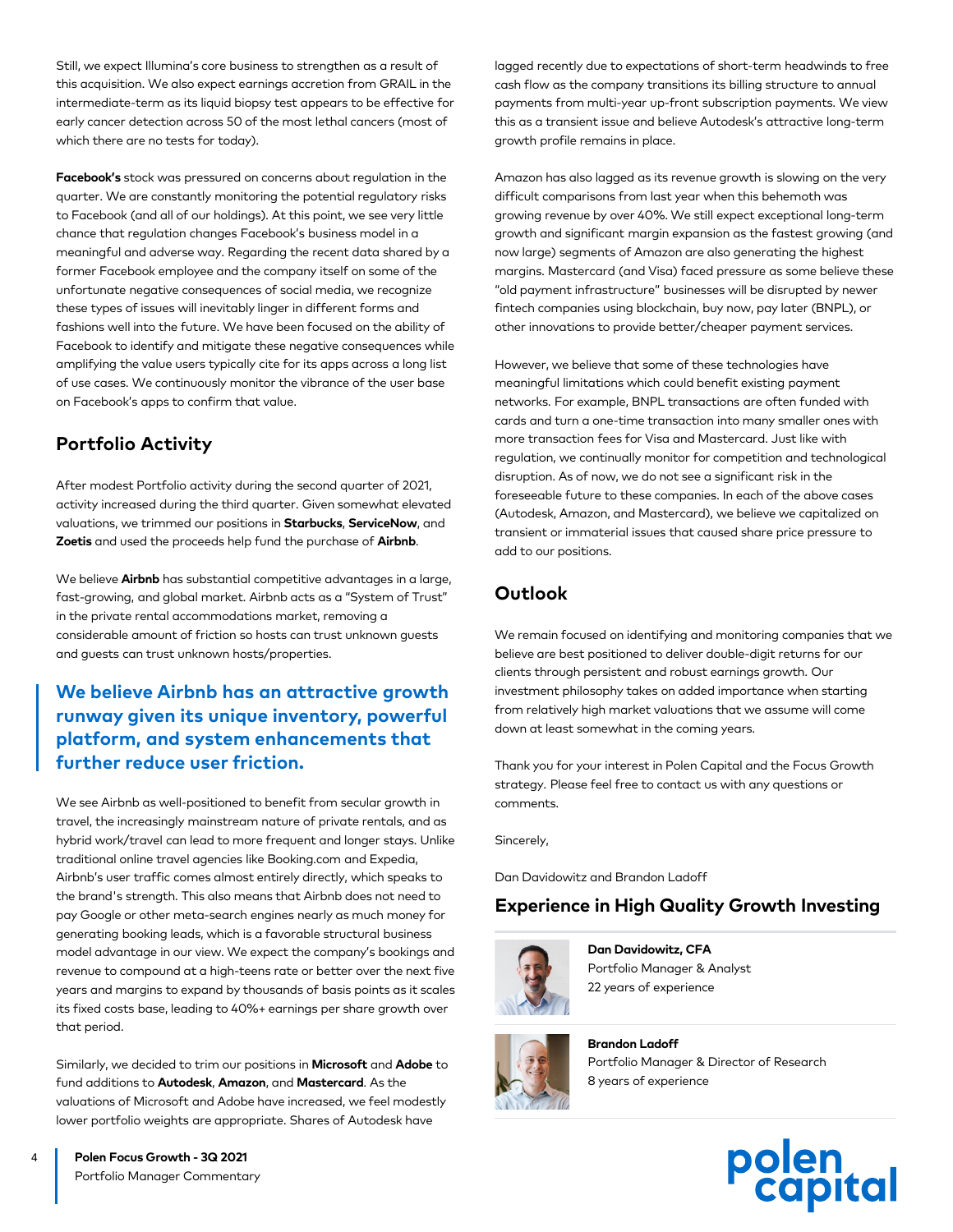# **GIPS Report**

#### **Polen Capital Management**

**Focus Growth Composite—GIPS Composite Report**

|             |                       | <b>UMA</b>                    | Firm                          | <b>Composite Assets</b>                |                                 |           | <b>3 Year Standard Deviation</b>                  |          |                         |                                          |                                |                          |                                |
|-------------|-----------------------|-------------------------------|-------------------------------|----------------------------------------|---------------------------------|-----------|---------------------------------------------------|----------|-------------------------|------------------------------------------|--------------------------------|--------------------------|--------------------------------|
| Year<br>End | Total<br>(\$Millions) | <b>Assets</b><br>(\$Millions) | <b>Assets</b><br>(\$Millions) | U.S.<br><b>Dollars</b><br>(\$Millions) | Number<br>of<br><b>Accounts</b> | Gross (%) | <b>Composite Composite S&amp;P 500</b><br>Net (%) | $(\%)$   | Russell<br>1000G<br>(%) | Composite<br><b>Dispersion</b><br>$(\%)$ | Composite S&P 500<br>Gross (%) | $(\%)$                   | <b>Russell</b><br>1000G<br>(%) |
| 2020        | 59,161                | 20,662                        | 38,499                        | 12,257                                 | 1903                            | 34.64     | 34.00                                             | 18.40    | 38.49                   | 0.4                                      | 18.16                          | 18.53                    | 19.64                          |
| 2019        | 34,784                | 12,681                        | 22,104                        | 8,831                                  | 939                             | 38.80     | 38.16                                             | 31.49    | 36.40                   | 0.3                                      | 12.13                          | 11.93                    | 13.07                          |
| 2018        | 20,591                | 7,862                         | 12,729                        | 6,146                                  | 705                             | 8.99      | 8.48                                              | $-4.38$  | $-1.51$                 | 0.2                                      | 11.90                          | 10.95                    | 12.12                          |
| 2017        | 17,422                | 6,957                         | 10,466                        | 5,310                                  | 513                             | 27.74     | 27.14                                             | 21.83    | 30.22                   | 0.3                                      | 10.66                          | 10.07                    | 10.54                          |
| 2016        | 11,251                | 4,697                         | 6,554                         | 3,212                                  | 426                             | 1.72      | 1.22                                              | 11.96    | 7.09                    | 0.2                                      | 11.31                          | 10.74                    | 11.31                          |
| 2015        | 7,451                 | 2,125                         | 5,326                         | 2,239                                  | 321                             | 15.89     | 15.27                                             | 1.38     | 5.68                    | 0.1                                      | 10.92                          | 10.62                    | 10.85                          |
| 2014        | 5,328                 | 1,335                         | 3,993                         | 1,990                                  | 237                             | 17.60     | 16.95                                             | 13.69    | 13.06                   | 0.2                                      | 10.66                          | 9.10                     | 9.73                           |
| 2013        | 5,015                 | 1,197                         | 3,818                         | 1,834                                  | 245                             | 23.77     | 23.07                                             | 32.39    | 33.49                   | 0.3                                      | 11.91                          | 12.11                    | 12.35                          |
| 2012        | 4,527                 | 889                           | 3,638                         | 1,495                                  | 325                             | 12.43     | 11.75                                             | 16.00    | 15.26                   | 0.1                                      | 16.01                          | 15.30                    | 15.88                          |
| 2011        | 2,374                 | 561                           | 1,812                         | 556                                    | 171                             | 9.04      | 8.25                                              | 2.11     | 2.63                    | 0.2                                      | 15.98                          | 18.97                    | 18.01                          |
| 2010        | 1,181                 | 322                           | 860                           | 316                                    | 120                             | 15.65     | 14.70                                             | 15.06    | 16.72                   | 0.2                                      | 20.16                          | 22.16                    | 22.42                          |
| 2009        | 626                   | 131                           | 494                           | 225                                    | 120                             | 39.71     | 38.50                                             | 26.46    | 37.21                   | 0.3                                      | 16.99                          | 19.91                    | 20.01                          |
| 2008        | 266                   | 10                            | 256                           | 137                                    | 112                             | $-27.81$  | $-28.42$                                          | $-37.00$ | $-38.44$                | 0.3                                      | 15.26                          | 15.29                    | 16.63                          |
| 2007        | 682                   | $\overline{\phantom{a}}$      | 682                           | 491                                    | 149                             | 10.78     | 9.86                                              | 5.49     | 11.81                   | 0.2                                      | 8.36                           | 7.79                     | 8.66                           |
| 2006        | 730                   | $\overline{\phantom{a}}$      | 730                           | 524                                    | 219                             | 15.00     | 14.04                                             | 15.80    | 9.07                    | 0.1                                      | 7.25                           | 6.92                     | 8.43                           |
| 2005        | 1,849                 | $\overline{\phantom{a}}$      | 1,849                         | 945                                    | 419                             | $-0.53$   | $-1.43$                                           | 4.91     | 5.26                    | 0.2                                      | 8.08                           | 9.17                     | 9.67                           |
| 2004        | 2,017                 | $\overline{\phantom{a}}$      | 2,017                         | 1,124                                  | 665                             | 8.72      | 7.76                                              | 10.88    | 6.30                    | 0.2                                      | 10.08                          | 15.07                    | 15.66                          |
| 2003        | 1,617                 | $\overline{\phantom{a}}$      | 1,617                         | 907                                    | 513                             | 17.73     | 16.67                                             | 28.68    | 29.75                   | 0.7                                      | 12.98                          | 18.32                    | 22.98                          |
| 2002        | 970                   | $\overline{\phantom{a}}$      | 970                           | 518                                    | 407                             | $-6.69$   | $-7.53$                                           | $-22.10$ | $-27.88$                | 0.9                                      | 13.15                          | 18.81                    | 25.58                          |
| 2001        | 703                   | $\overline{\phantom{a}}$      | 703                           | 408                                    | 289                             | $-4.61$   | $-5.50$                                           | $-11.89$ | $-20.42$                | 1.0                                      | 13.58                          | 16.94                    | 25.56                          |
| 2000        | 622                   | $\overline{\phantom{a}}$      | 622                           | 359                                    | 236                             | $-3.50$   | $-4.44$                                           | $-9.10$  | $-22.42$                | 0.7                                      | 16.52                          | 17.67                    | 23.11                          |
| 1999        | 640                   | $\overline{\phantom{a}}$      | 640                           | 377                                    | 228                             | 23.89     | 22.65                                             | 21.04    | 33.16                   | 0.6                                      | 18.27                          | 16.76                    | 19.27                          |
| 1998        | 418                   | $\overline{\phantom{a}}$      | 418                           | 257                                    | 202                             | 31.61     | 30.19                                             | 28.58    | 38.71                   | 0.7                                      | 17.95                          | 16.23                    | 18.15                          |
| 1997        | 252                   | $\overline{\phantom{a}}$      | 252                           | 145                                    | 158                             | 37.14     | 35.63                                             | 33.36    | 30.49                   | 0.9                                      | 13.17                          | 11.30                    | 12.79                          |
| 1996        | 140                   | $\overline{\phantom{a}}$      | 140                           | 89                                     | 118                             | 31.94     | 30.40                                             | 22.96    | 23.12                   | 0.7                                      | 10.61                          | 9.72                     | 10.49                          |
| 1995        | 70                    | $\overline{\phantom{a}}$      | 70                            | 45                                     | 61                              | 48.07     | 46.33                                             | 37.58    | 37.18                   | 1.0                                      | 9.72                           | 8.34                     | 9.26                           |
| 1994        | 32                    | $\overline{\phantom{a}}$      | 32                            | 17                                     | 27                              | 10.13     | 8.96                                              | 1.32     | 2.62                    | 1.6                                      | $\overline{\phantom{a}}$       | $\overline{\phantom{a}}$ | $\overline{\phantom{a}}$       |
| 1993        | 24                    |                               | 24                            | 16                                     | 26                              | 13.07     | 11.85                                             | 10.08    | 2.87                    | 2.9                                      |                                | $\overline{\phantom{a}}$ |                                |

Total assets and UMA assets are supplemental information to the GIPS Composite Report.

While pitch books are updated quarterly to include composite performance through the most recent quarter, we use the GIPS Report that includes annual returns only. To minimize the risk of error we update the GIPS Report annually. This is typically updated by the end of the first quarter.